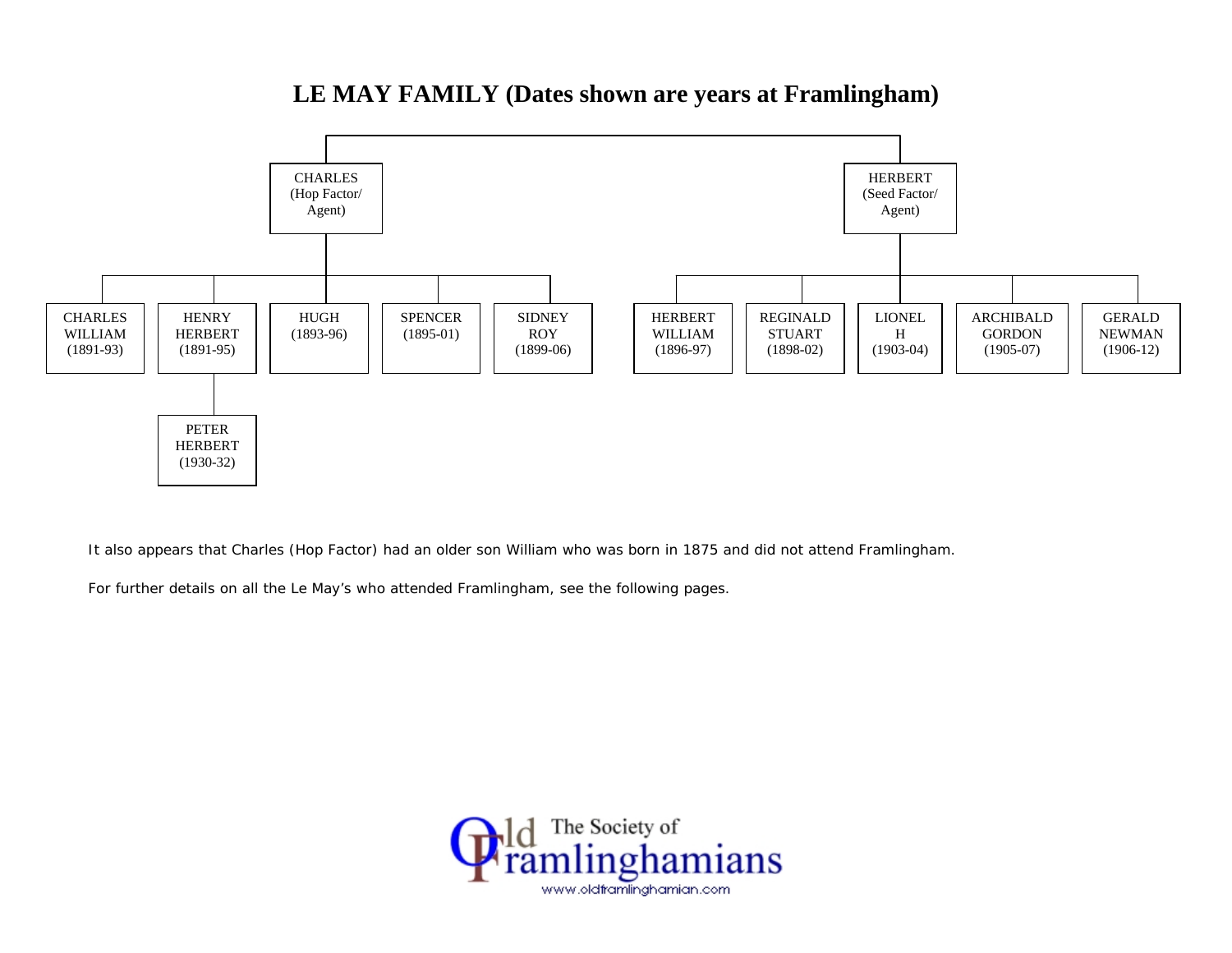# **LE MAY FAMILY (Dates shown are years at Framlingham)**

In order of attending Framlingham they are as follows :-

## **CHARLES WILLIAM LE MAY (1891-93)**

He was born in June 1877. On leaving the College he became a hop and seed merchant, but died on 3 October 1918 at the age of just 41.

## **HENRY HERBERT LE MAY (1891-95)**

He was born in December 1878.

He became a director of Le May and Stanton Ltd of London, who were export merchants. During WW1 he was a Captain in the Royal West Kent Regiment.

He was an official in the SOF from the time of its formation in 1900 and was its President in 1924. He was captain of the OF Golfing Society when it was first formed in 1928. He appears with Framlingham contemporaries **Sir George Elliston (1890-92)** and **C H Scott (1890-93)** in the portrait by Francis Hodge, which, was commissioned by Hugh Le May. All had been President of the SOF. This portrait still hangs in the Clarke/Martin Reading Room – now the Boardroom.



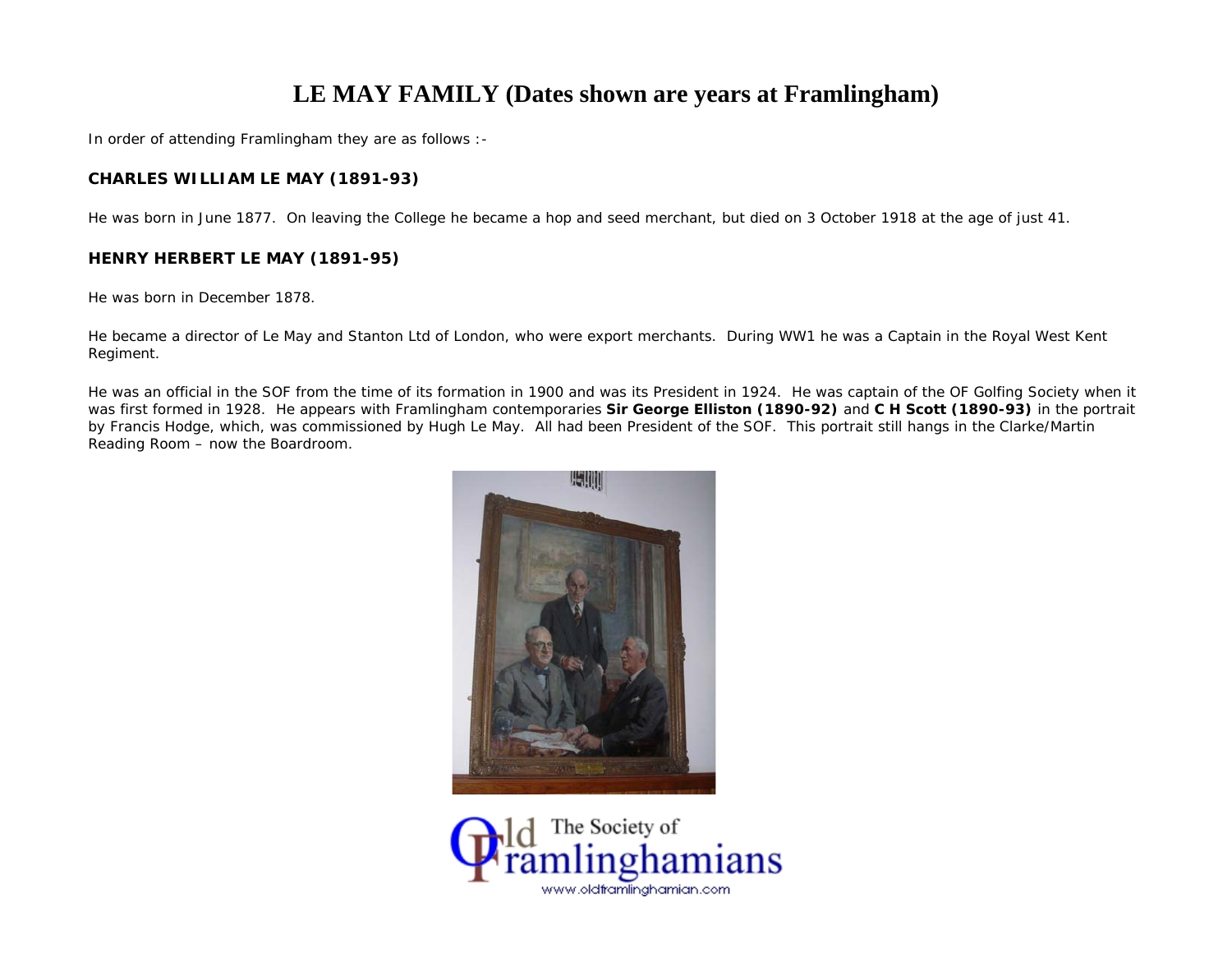# **HUGH LE MAY (1893-96)**

He was born on 20 April 1881. He became a contractor and ship repairer in South and East Africa, by special appointment to the Admiralty.

He served in the South African War in 53<sup>rd</sup> Company of the Imperial Yeomanry and in WW1 served as a Lt in the Royal Engineers.

In 1908 he won the Governor General's Cup for rifle shooting and in 1909 was the Mozambique open boxing champion.

He was a Vice President of the SOF and gave the College £1000 towards the cost of building 2 squash courts. However, this money was diverted in 1954 to building what became the woodwork hut on the east side of the Back. He also presented challenge cups for boxing and shooting. As mentioned above, he commissioned the painting of H H Le May, Elliston and Scott by Francis Hodge.

He also presented to the SOF, who lent to the College, the infamous elephant tusks, which belonged to an elephant he shot in Portuguese East Africa in 1931.

He was also a great benefactor towards Rhodes University in South Africa, where there is still a Hugh Le May Fellowship awarded every other year for research work for up to 4 months to senior scholars in one of the following areas: Philosophy, Classics, Ancient, Mediaeval or Modern History, Classical, Biblical, Mediaeval or Modern Languages, Political Theory, Law. For details on his involvement with the university see http://www.saiab.ru.ac.za/ichthos/65.pdf

He died in 1964.





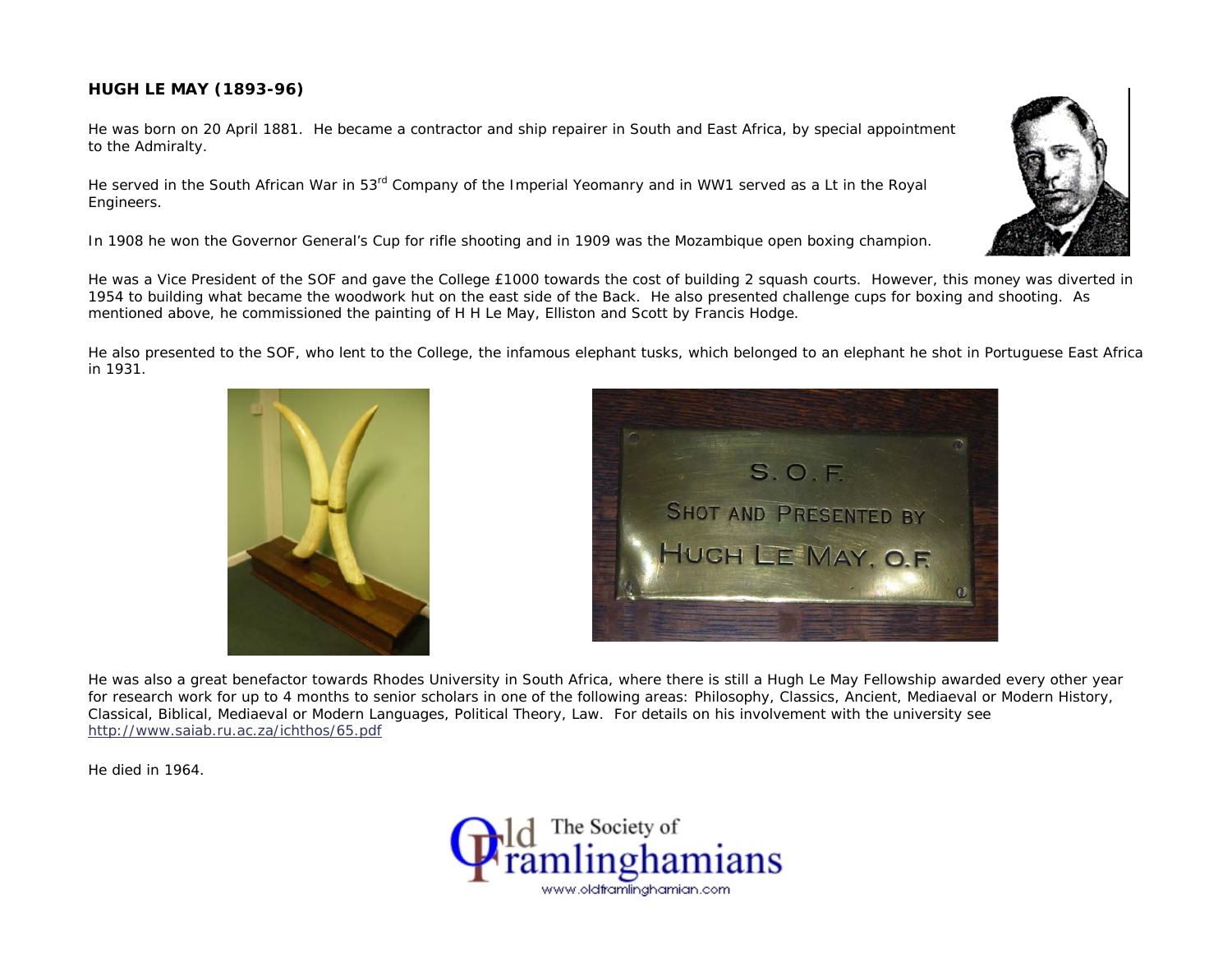## **SPENCER LE MAY (1895-01)**

He was born on 16 May 1884. After leaving the College spent most of the rest of his life in Chile, where he was manager of Messrs Weir Scott a general merchants.

His main interests were horticulture and swimming. He was a member of the Royal Horticultural Society, the National Rose Society, the American Rose Society and the Chilean Horticultural Society.

He founded the Chilean National Swimming Association and was president for 10 years. He published the Royal National Life Saving Society's Handbook in Spanish and represented Chile at the Olympic Games in Antwerp in 1928.

He also gifted to the College museum, reproductions of paintings by **Sir Alfred Munnings (1891-92)** and rare carved figures from Easter Island.

### **HERBERT WILLIAM LE MAY (1896-97)**

He was born on 18 September 1881.

No other information about what he did during his life, although I did come across a Herbert Le May Prize at the University of the Witwatersrand. This is awarded annually to the best third year Science student majoring in Applied Mathematics. It was endowed by Professor Herbert Le May's widow to commemorate his work while he was Professor of Applied Mathematics at the University. I can't be sure this is the same Herbert Le May, but it seems likely.

He died in Toronto on 21 October 1937 at the age of 56

#### **REGINALD STUART LE MAY (K1898-02)**

He was born on 6 January 1885**.**

After attending Pembroke College, Cambridge he joined the British Consular Service in Siam (Thailand) in 1907. He became Vice Consul in Chiengmai in 1915 and then in Bangkok in 1917. He was then acting Consul-General in Saigon in 1920, before returning to Thailand in 1922 to become economic adviser to the Government of Thailand until 1933, when he retired.

He was regarded as an authority on Thailand and wrote a number of books :-

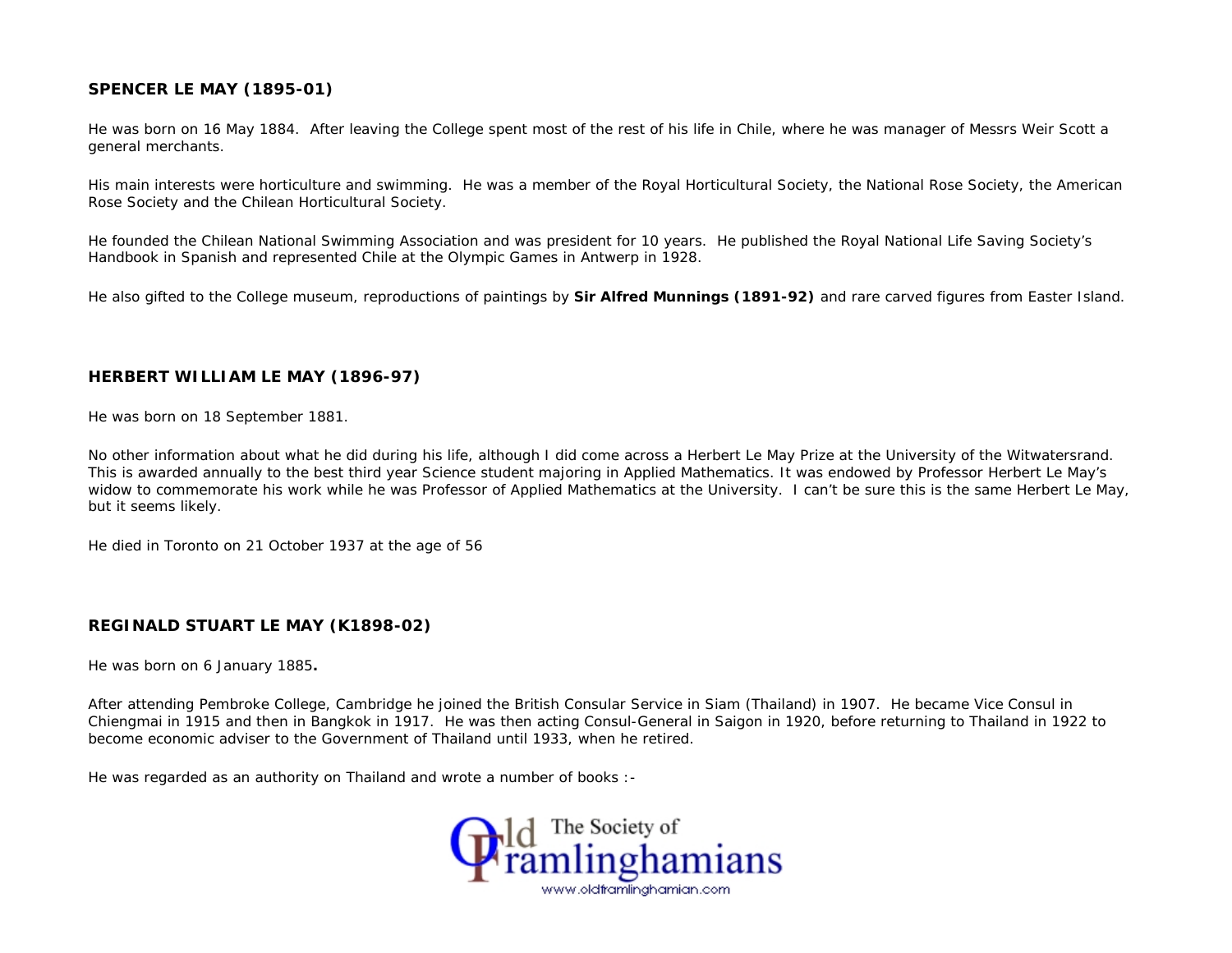- An Asian Arcady: The Land & Peoples of Northern Siam (1926)
- Siamese Tales Old and New: The Four Riddles and Other Stories (1930)

Originally published in 1930. These tales, to whom the original Siamese editor has appended amusingly sensuous morals, not only offer an insight into the Siamese character to be found nowhere else, but many of them possess a deliciously humorous touch.

- Siamese Coins and Tokens: An Illustrated Anthology (1932)
- Buddhist art in South-East Asia : the Indian influence on the art of Thailand (1938)

The aim of this volume is to present a connected history of different forms of Buddhist art which flourished in South-East Asia, especially Thailand, from the early years of Christian era up to the end of the sixteenth century. The book thus furnishes for the first time, a connected and comprehensive account of the art of Thailand (or Siam, as previously known) and also intimately connected art of India, Burma, Cambodia, Indonesia and other neighbouring countries.

- The Ceramic Wares of Siam
- The culture of South-East Asia; the heritage of India

In this book, which contains 96 pages of illustrations, he demonstrates the extent to which Burma, Siam, Malaya, Sumatra, Java and French Indo-China have derived their art from India and gives the reader a full knowledge of the background.

- A Concise History of Buddhist Art in Siam
- Records of the Le May family in England (1630-1950)

In the book he tried to link his family with the earlier members of the same family, who came to England in the 11<sup>th</sup> century at the time of the Norman Conquest.

- The Culture of South East Asia (1954)
- He also wrote article on Siam for the Encyclopaedia Britannica.

He formed a collection of Buddhist sculptures from Siam and exhibited them at India House, London as well as at Oxford and Cambridge. They were then loaned to the Indian Museum in South Kensington.

In 1926 he gave a generous sum for the purchase of pictures for the New Buildings and he was President of the SOF in 1947.

He died in 1972.





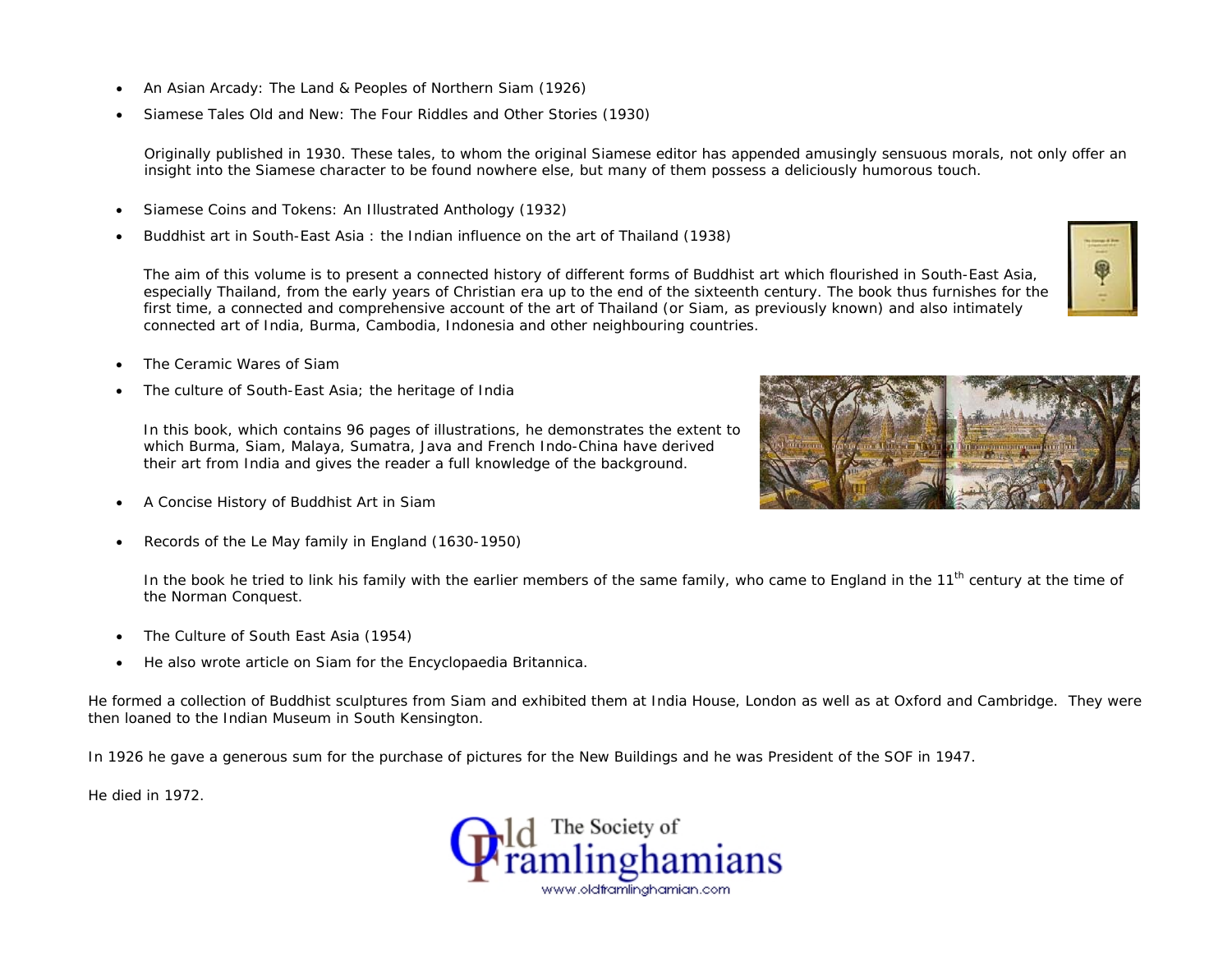## **SIDNEY ROY LE MAY (1899-06)**

He was born on 7 September 1889. During WW1 served in the South African Heavy Artillery.

He died at Lourenco Marques in Mozambique in 1919, aged 30.

### **LIONEL H LE MAY (1903-04)**

He was born on 8 November 1889**.**

During WW1 he served in 5<sup>th</sup> Battalion of King's African Rifles and was mentioned in despatches twice. He died at sea in 1918, while returning with South African Troops.

He is remembered on the WW1 Memorial in the College Chapel, see http://www.oldframlinghamian.com/staticpages/index.php?page=20061106180201469

## **ARCHIBALD GORDON LE MAY (1905-07)**

He was born on 4 March 1891**.** 

During WW1 served with the Australian Expeditionary Force.

No other details known.

#### **GERALD NEWMAN LE MAY (1906-12)**

He was born on 27 March 1895.

During WW1 he served with the Machine Gun Corp and was wounded.

No other details known.